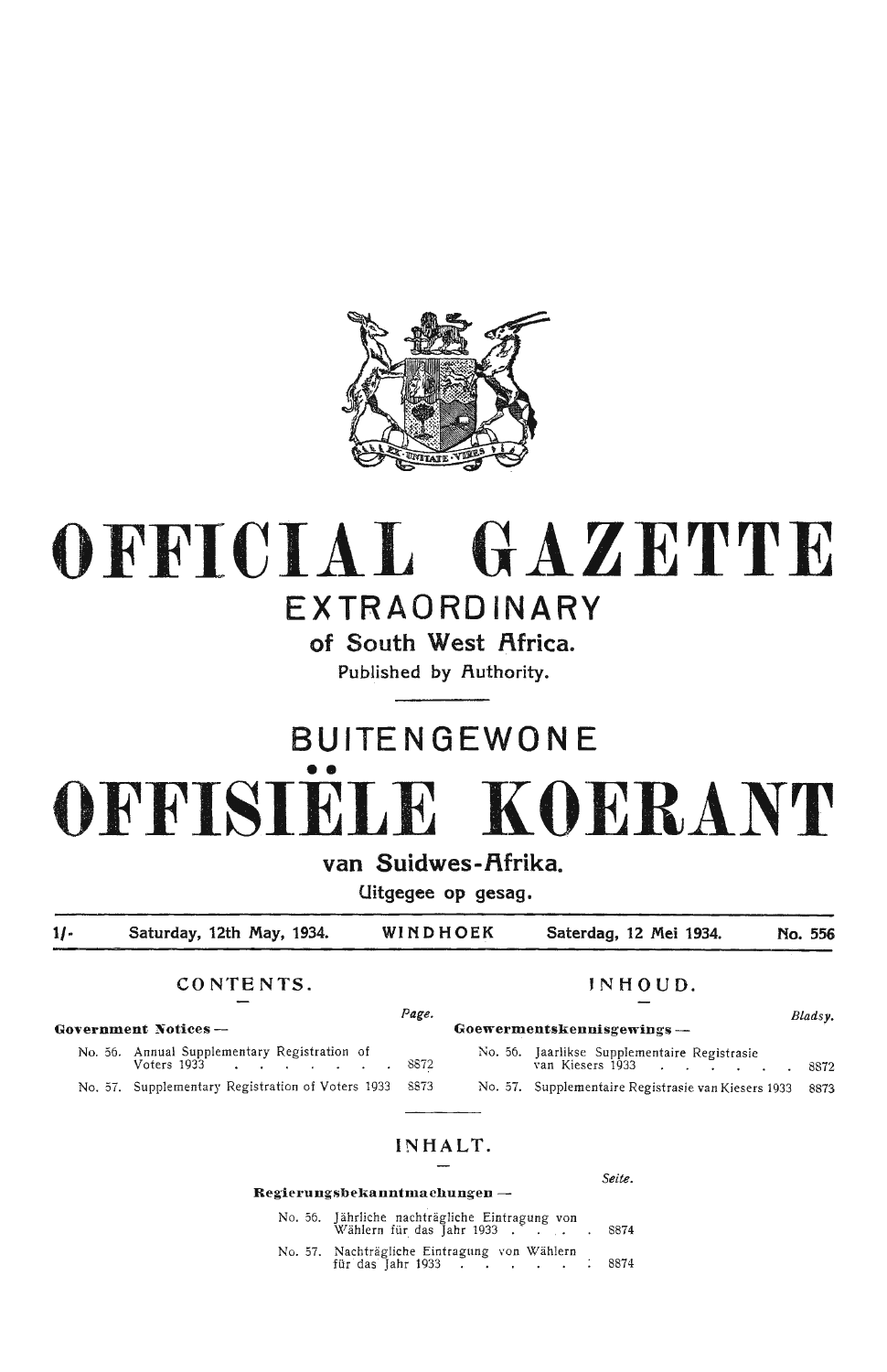The following Government Notices are published for **general information.** 

> **F. P.** COURTNEY CLARKE, *Acting Secretary for S\_quth West Africa.*

Administrator's Office,

**Windhoek,** 

No. 56.] [11th May, 1934. No. 56.] [ 11th May, 1934. [ 11 Mei 1934.

UNDER and by virtue of the powers in me vested by subparagraph (2) of paragraph *twenty-five* of the Schedule to the South West Africa Constitution Act, 1925 (Act No. 42 of 1925), as amended by Proclamation No. 15 of 1934, I do hereby authorise a supplementary Voters' Roll for the year 1933 to<br>be prepared, and I do, accordingly, in terms of the aforesaid sub-paragraph as read with paragraph *three* of the said Schedule, enjoin and direct that every person described in the first and second columns of the Schedule annexed hereto shall be and is hereby appointed to make out in and for the electoral division the name of which is set opposite to the name of each such person in the third column of the said Schedule, an alphabetical provisional list of all persons, whose names have erroneously been omitted from the 1933 Voters' Roll and the names of all persons who were not qua Expression because the said Roll persons who were not qualified to vote when<br>the said Roll was compiled but have since acquired the necessary qualifications and who are *bona fide* residing in such electoral division.

I do further enjoin and direct that the date of the commencement of the framing of every such alphabetical list<br>shall be the fifteenth day of May and the date of completion of every such list shall be the fifteenth day of June, 1934.

D. 0. CONRADIE,

*Administrator.* 

### SCHEDULE. - BYLAE.

| Name of Registering Officer.<br>Naam van Registrasieamptenaar. | Description and Address of Registering<br>Officer.<br>Beskrywing en Adres van Registrasie-<br>amptenaar. | Division for which<br>Registering Officer<br>is appointed to act.<br>Naam van Kies-<br>afdeling, waarvoor<br>Registrasieampte-<br>naar aangestel is<br>om op te tree. |
|----------------------------------------------------------------|----------------------------------------------------------------------------------------------------------|-----------------------------------------------------------------------------------------------------------------------------------------------------------------------|
| Wilhelm Otto Heinrich Menge                                    | Clerk, Magistrate's Office<br>Klerk, Magistraatskantoor, Mariental.                                      | Gibeon.                                                                                                                                                               |
| Pieter Troost                                                  | Clerk, Magistrate's Office<br>Klerk, Magistraatskantoor, Gobabis.                                        | Gobabis.                                                                                                                                                              |
| Victor Reginald Verster                                        | Clerk. Magistrate's Office<br>Klerk, Magistraatskantoor, Grootfontein.                                   | Grootfontein.                                                                                                                                                         |
| Waldemar Felix Benno Bayer                                     | Clerk, Magistrate's Office<br>Klerk, Magistraatskantoor, Keetmanshoop,                                   | Keetmanshoop.                                                                                                                                                         |
| Percival Hatton Liefeldt                                       | Clerk, Magistrate's Office<br>Klerk, Magistraatskantoor, Luderitz.                                       | Luderitz                                                                                                                                                              |
| Johannes Nicolaas Lambrechts                                   | Clerk, Magistrate's Office<br>Klerk, Magistraatskantoor, Okahandja.                                      | Okahandja.                                                                                                                                                            |
| Casper Jan Hendrick Vorster                                    | Clerk, Magistrate's Office<br>Klerk, Magistraatskantoor, Otjiwarongo.                                    | Otjiwarongo.                                                                                                                                                          |
| Wilhelm Otto Heinrich Menge                                    | Clerk, Magistrate's Office'<br>Klerk Magistraatskantoor, Mariental.                                      | Stampriet.                                                                                                                                                            |
| Donald John Stewart                                            | Clerk, Magistrate's Office<br>Klerk, Magistraatskantoor, Swakopmund.                                     | Swakopmund.                                                                                                                                                           |
| Jacobus Abraham van Zyl                                        | Clerk, Magistrate's Office<br>Klerk, Magistraatskantoor, Warmbad.                                        | Warmbad.                                                                                                                                                              |
| Frederick Alfred Eksteen                                       | Assistant Magistrate<br>Assistent-Magistraat, Windhoek.                                                  | Windhoek District.<br>Windhoek Distrik.                                                                                                                               |
| Frederick Alfred Eksteen                                       | Assistant Magistrate                                                                                     | Windhoek Central.                                                                                                                                                     |

Die **volgende Ooewermentskennisgewings word vir atgemene informasie gepubliseer.** 

**F.** P. COURTNEY CLARKE,

*W aarnem. Sekretaris vir Suidwes-Afrika.* 

**Kantoor** van **die Administrateur, Windhoek.** 

SUPPLEMENTARY REGISTRATION OF VOTERS, 1933. SUPPLEMENTAIRE REOISTRASIE VAN KIESERS, 1933.

Ingevolge en kragtens die bevoegdheid my verleen by subparagraaf (2) van paragraaf *vyf-en-twimig* van die Bylae tot "De Zuidwest-Afrika Konstitutie Wet, 1925" (Wet No. 42<br>van 1925), soos gewysig by Proklamasie No. 15 van 1934, autoriseer ek hiermee die opstel van 'n 'Supplementaire Kieserslys vir die jaar 1933, en ek gelas en beveel gevolglik, ooreenkomstig voormelde subparagraaf, soos gelees met paragraaf *drie* van genoemde Bylae, dat elke persoon, wat in die eerste<br>en tweede kolom van die hier aangehegte Bylae beskryf is, hierdeur aangestel is om in en vir die Kiesafdeling, waarvan<br>die naam in die derde kolom van genoemde bylae naas die<br>naam van elke sodanige persoon verskyn, 'n alfabetiese voor-<br>lopige lys van al die persone wie se name pe is in die kieserslys vir 1933 en die name van alle persone, wat nie gekwalifiseer was om te stem nie toe genoemde lys opgestel is, maar sedertdien die nodige kwalifikasies verwerf het en wat *bona fide* in sodanige kiesafdeling woonagtig is, op te stel.

Verder gelas en beveel ek dat die datum vir die aanvang met die •opstelling van elke sodanige alfabetiese lys die vyf• tiende dag van Mei en die datum van die voltooiing van elke<br>sodanige lys die vyftiende d**a**g van Juni**e** 1934 moet wees.

Dated at Windhoek, this 11th day of May, 1934. Gedateer te Windhoek op hierdie 11de dag van Mei 1934.

T

D. 0. CONRADIE,

*Administrateur.* 

*Name of Electoral* 

Assistent-Magistraat, Windhoek.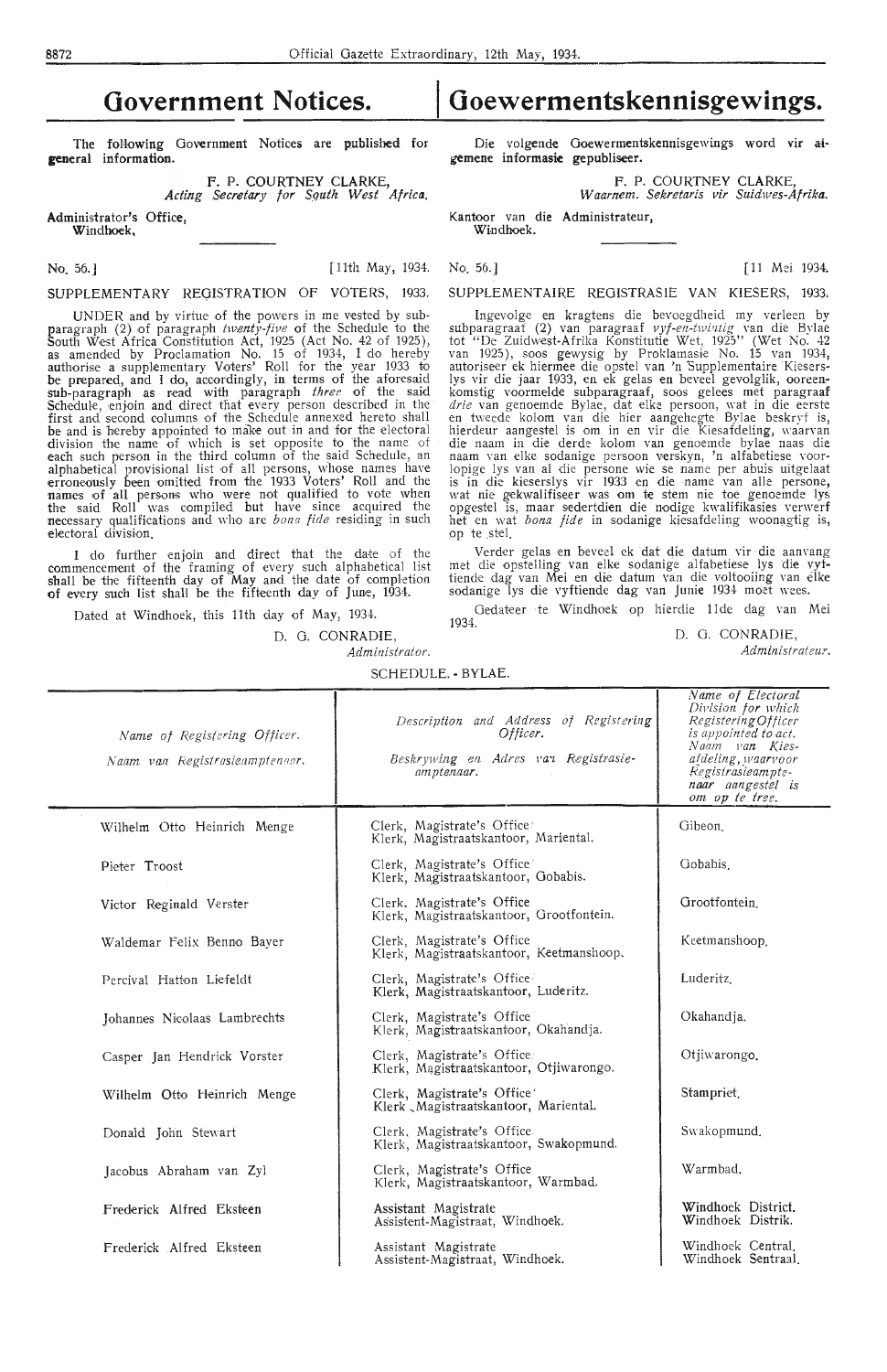No. 57.] [11th May, 1934.

SUPPLEMENTARY REGISTRATION OF VOTERS, 1933.

In terms of sub-paragraph (2) of paragraph *twenty-five*  of the Schedule to the South West Africa Constitution Act, 1925 (Act No. 42 of 1925), as amended by Proclamation No. 15 of 1934, read with paragraph *three* of the said Schedule, notice is hereby given to the inhabitants of the Electoral Divisions named in the first column of the Schedule annexed hereto, that every Registering Officer described in the second and third columns of the said Schedule will commence on the fifteenth day of May, 1932, in accordance with the provisions of Government Notice No. 56 of. 1934, published 'by notice of the provisions of sub-paragraph *two* of paragraph *fwenty-five* of the aforesaid Schedule, to make out in and for the Electoral Division set opposite to the name of each such Registering Officer, an alphabetical provisional list of all persons, whose names have erroneously been -omitted from the 1933 Voters' Roll and the names df all -persons who were not qualified to vote when the said Roll was compiled but have since acquired the necessary qualificaiions and are entitled to vote at elections of members for th:e Legislative Assembly.

In order to secure the most complete lists possible and to prevent danger of exclusion of qualified persons from the lists, all persons claiming to be entitled to have their names placed on the respective lists are invited either to send in their claims to the respective Registering Officers, or to ascertain whether their names have been placed on the said list on or before the date fixed for the completion of such lists, viz. the fifteenth day of June, 1934. SUPPLEMENTAIRE REOISTRASIE VAN KIESERS, 1933.

No. 57.] [ 11 Mei 1934.

Ooreenkomstig subparagraaf (2) van paragraaf *vyf-en*twintig van die Bylae tot "De Zuidwest-Afrika Konstitutie Wet 1925" (Wet No. 42 van 1925), soos gewysig by Proklamasie No. 15 van 1934, gelees met paragraaf *drie* van genoemde Bylae, word hierdeur kennis gegee aan die inwoners<br>van die Kiesafdelings, in die eerste kolom van die hier aan-<br>gehegte Bylae genoem, dat elke Regjstrasiebeampte, wat in die tweede en derde kolom van genoemde Bylae genoem is, op die vyftiende dag van Mei 1934, ooreenkomstig die bepalings<br>van Goewermentskennisgewing No. 56 van 1934, gepubliseer<br>by kennisgewing van die bepalings van subparagraaf (2) van<br>paragraaf *vyf-en-twintig* van voormelde Bylae op. te stel van alle persone wie se name per abuis uitgelaat is in die Kieserslys vir 1933 en die name van alle persone, wat nie gekwalifiseer was om te stem nie toe genoemde lys opgestel is, maar sedertdien die nodige kwalifikasies verwerf het en geregtig is om te stem by verkiesings van lede vir die

Wetgewende Vergadering.<br>Ten einde die lyste so volledig as moontlik te kan opstel en om die weglating van bevoegde persone uit die lyste te voorkom, word alle persone wat daarop. aanspraak maak dat hulle geregtig is om hulle name in die respektiewe lyste te laat opneem, versoek om hulle aansprake by die respektiewe Registrasiebeamptes in te dien, of om vas te stel of hulle name op genoemde lys geplaas is, op of voor die datum wat vir die voltooiing van sodanige lyste bepaal is, naamlik die vyftiende dag van Junie 1934.

SCHEDULE. - BYLAE.

| Name of Electoral<br>Division.<br>Naam van Kies-<br>afdeling. | Name of Registering Officer.<br>Naam van Registrasieamptenaar. | Description and Address of Registering<br>Officer.<br>Beskrywing en Adres van Registrasie- |
|---------------------------------------------------------------|----------------------------------------------------------------|--------------------------------------------------------------------------------------------|
|                                                               |                                                                | amptenaar.                                                                                 |
| Gibeon.                                                       | Wilhelm Otto Heinrich Menge                                    | Clerk. Magistrate's Office/<br>Klerk, Magistraatskantoor, Mariental.                       |
| Gobabis.                                                      | Pieter Troost                                                  | Clerk, Magistrate's Office.<br>Klerk, Magistraatskantoor, Gobabis.                         |
| Grootfontein                                                  | Victor Reginald Verster                                        | Clerk, Magistrate's Office/<br>Klerk, Magistraatskantoor, Grootfontein.                    |
| Keetmanshoop.                                                 | Waldemar Felix Benno Bayer                                     | Clerk, Magistrate's Office.<br>Klerk, Magistraatskantoor, Keetmanshoop.                    |
| Luderitz                                                      | Percival Hatton Liefeldt                                       | Clerk, Magistrate's Office/<br>Klerk, Magistraatskantoor, Luderitz.                        |
| Okahandja,                                                    | Johannes Nicolaas Lambrechts                                   | Clerk, Magistrate's Office/<br>Klerk, Magistraatskantoor, Okahandia.                       |
| Otjiwarongo.                                                  | Casper Jan Hendrick Vorster                                    | Clerk, Magistrate's Office/<br>Klerk, Magistraatskantoor, Otjiwarongo.                     |
| Stampriet.                                                    | Wilhelm Otto Heinrich Menge                                    | Clerk, Magistrate's Office/<br>Klerk, Magistraatskantoor, Mariental.                       |
| Swakopmund.                                                   | Donald John Stewart                                            | Clerk, Magistrate's Office/<br>Klerk, Magistraatskantoor, Swakopmund.                      |
| Warmbad.                                                      | Jacobus Abraham van Zyl                                        | Clerk, Magistrate's Office/<br>Klerk, Magistraatskantoor, Warmbad.                         |
| Windhoek District.<br>Windhoek Distrik.                       | Frederick Alfred Eksteen                                       | Assistant Magistrate<br>Assistent-Magistraat, Windhoek.                                    |
| Windhoek Central.<br>Windhoek Sentraal                        | Frederick Alfred Eksteen                                       | Assistant Magistrate/<br>Assistent-Magistraat, Windhoek.                                   |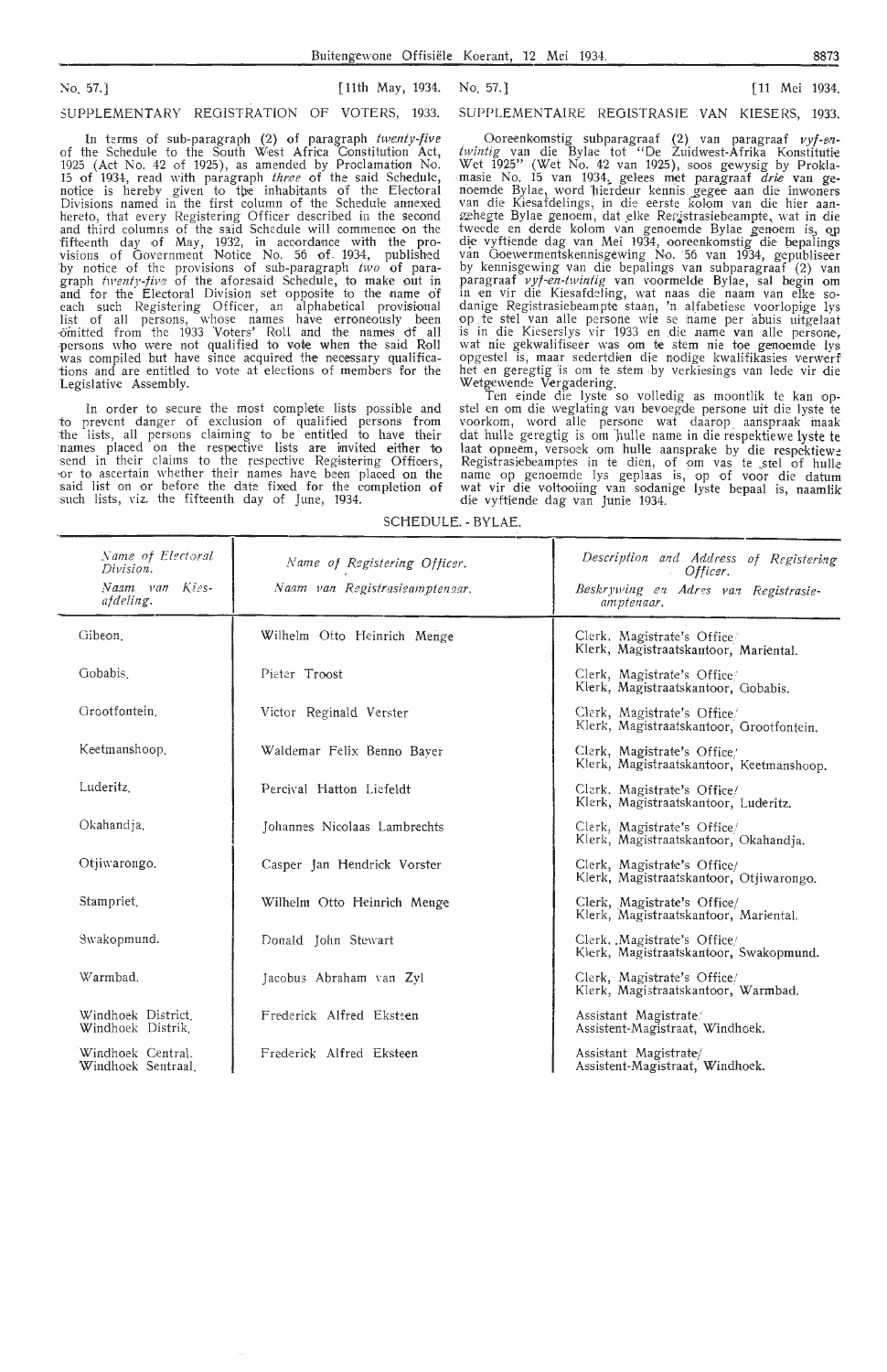### Regierungsbekanntmachungen.

Folgende Regierungsbekanntmachungen werden zur allgemeinen Kenntnisnahme veröffentlicht.

> F. P. COURTNEY CLARKE, Stellvertr. Sekretär für Südwestafrika.

Büro des Administrators, Windhoek,

Nr. 56.]

[11. Mai 1934.

### NACHTRAEGLICHE EINTRAGUNG VON WAEHLERN<br>FUER DAS JAHR 1933.

Kraft und vermöge der Befugnisse, die mir durch Absatz (2), Paragraph 25 des Anhangs zum Südwestafrikanischen Verfassungsgesetz (Gesetz Nr. 42 von 1925), abgeändert durch Proklamation Nr. 15 von 1934, übertragen sind, gene

Anhangs zusammengehörigen \bsatzes Auftrag und Anwei-Anhangs zusammengehörigen  $\mathcal{P}$ bsatzes Auffrag und Anweisung, daß jede in der ersten und zweiten Spalte des beige-<br>fügten Anhangs genannte Person hierdurch dazu bestimmt wird und ist, in dem und für den Wahlbezirk, des treffenden Wahlbezirks sind.

Ich gebe weiterhin Auftrag und Anweisung, daß am<br>Mai mit der Aufstellung einer jeden solchen alphabetischen Liste begonnen und daß sie am 15. Juni 1934 abgeschlossen wird.

Windhoek, den 11. Mai 1934.

D. G. CONRADIE, Administrator.

| ANHANG. |
|---------|
|---------|

| Name des Eintragungsbramter. | Stellung und Adresse des Eintragungs-<br>beamten. | Name des Wahl-<br>bezirks, für den der<br>Eintragungsbeamte<br>ernannt ist. |
|------------------------------|---------------------------------------------------|-----------------------------------------------------------------------------|
| Wilhelm Otto Heinrich Menge  | Sekretär, Magistratsamt, Mariental.               | Gibeon.                                                                     |
| Pieter Troost                | Sekretär, Magistratsamt, Gobabis.                 | Gobabis.                                                                    |
| Victor Reginald Verster      | Sekretär, Magistratsamt, Grootfontein.            | Grootfontein.                                                               |
| Waldemar Felix Benno Bayer   | Sekretär, Magistratsamt, Keetmanshoop.            | Keetmanshoop.                                                               |
| Percival Hatton Liefeldt     | Sekretär, Magistratsamt, Lüderitzbucht.           | Lüderitzbucht.                                                              |
| Johannes Nicolaas Lambrechts | Sekretär, Magistratsamt, Okahandja.               | Okahandja.                                                                  |
| Casper Jan Hendrick Vorster  | Sekretär, Magistratsamt, Otjiwarongo.             | Otjiwarongo,                                                                |
| Wilhelm Otto Heinrich Menge  | Sekretär, Magistratsamt, Mariental.               | Stampriet.                                                                  |
| Donald John Stewart          | Sekretär, Magistratsamt, Swakopmund.              | Swakopmund.                                                                 |
| Jacobus Abraham van Zyl      | Sekretär, Magistratsamt, Warmbad.                 | Warmbad.                                                                    |
| Frederick Alfred Eksten      | Stellvertretender Magistrat, Windhoek.            | Windhoek-Land                                                               |
| Frederick Altred Eksteen     | Stellvertretender Magistrat, Windhoek.            | Windhoek-Stadt                                                              |

Nr. 57.

[11. Mai 1934]

### NACHTRAEGLICHE EINTRAGUNG VON WAEHLERN FUER DAS JAHR 1933.

Gemäß Absatz 2, Paragraph 25 des Anhangs zum Süd-Genaam Absatz 2, Paragraphi 25 des Anfinangs zum Sud-<br>westafrikanischen Verfassungsgezetz von 1925 (Gesetz Nr. 42<br>von 1925), abgeändert durch Proklamation Nr. 15 von 1934,<br>die zu Paragraph 3 des erwähnten Anhangs gehört, w in der zweiten und dritten Spalte des erwähnten Anhangs<br>genannte Eintragungsbeamte am 15. Mai 1934 beginnen wird, nach den Vorschriften von Regierungsbekanntmachung Nr.<br>56 von 1934 in und für den Wahlbezirk, der seinem Namen gegenüber angegeben ist, eine alphabetische provisorische Liste

aller Personen aufzustellen, deren Namen aus der Wählerliste von 1933 irrtümlicherweise fortgelassen worden sind, und der Namen aller Personen, die bei Aufstellung der betreffenden Liste nicht wahlberechtigt waren, die er

Um möglichst vollständige Listen zu erhalten und zur<br>Vermeidung der Gefahr des Ausschlusses berechtigter Per-<br>sonen von den Listen, werden alle Personen, die das Recht<br>der Eintragung iherr Namen in die erwähnten Listen bea